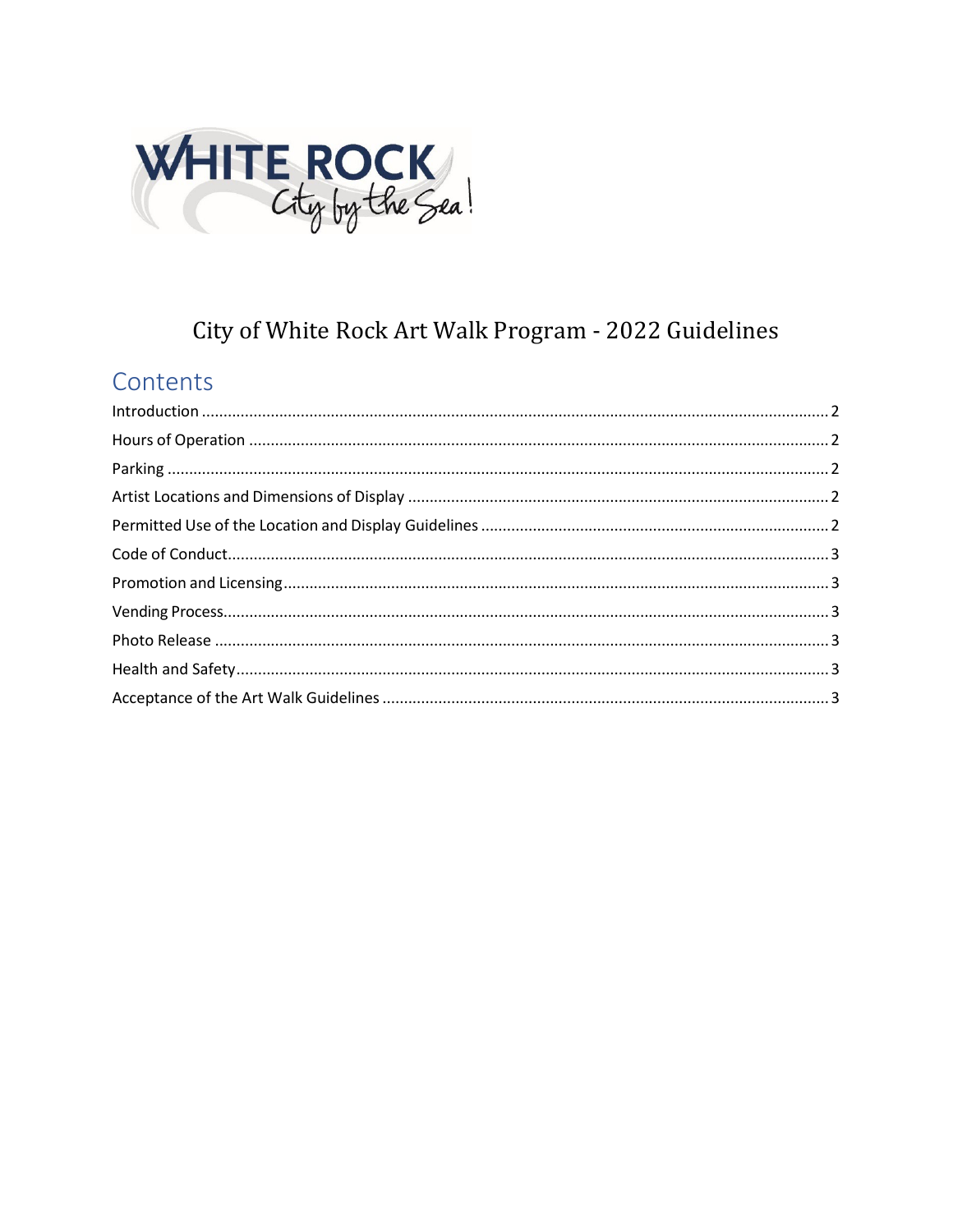### <span id="page-1-0"></span>Introduction

Welcome to the Artist Walk Program for 2022. Please read these guidelines carefully. By paying your license,you agree to follow these Artist Walk Guidelines. Please note that agents or representatives may not sign up or attend on behalf of an artist. As the intent is to exhibit and demonstrate the process of producing art, artists are encouraged to do some on-site painting or drawing. The City reserves the right to modify or cancel the program at any time.

# <span id="page-1-1"></span>Hours of Operation

Park hours are enforced. The setting-up of equipment signifies that the artist is present. Easels may not be set-up in the early morning to save a place. Equipment left unattended for a period of more than 30 minutes at any one time is in violation and subject to removal. Areas may be subject to maintenance closures and therefore artists need to observe maintenance postings on-site.

# <span id="page-1-2"></span>Parking

Parking fees are not included in the price of the license and pay parking rules are enforced.

# <span id="page-1-3"></span>Artist Locations and Dimensions of Display

Only the grass strip between the museum plaza and the Oxford Comfort Station will hold Art Walk locations.

Artists must set their tents up against the back fence leaving as much room as possible between their tent and the walkway.

Storage of items is to be minimal.

Each artist easel display/work area will not exceed 120 sq. feet (approx. 10' x 6' area) with a reasonable amount of room between vendors for patrons to walk around.

Canopies (maximum 10'x10') permitted only on the grass area.

# <span id="page-1-4"></span>Permitted Use of the Location and Display Guidelines

No animals, picnic barbecues, tarps and tents or amplified sound permitted on site.

The Art Walk will be limited or closed for City events. In this event, Artists will receive an email in advance. Annual special event dates affecting the Art Walk include July 1, and the August long weekend.

All work must be the work of the permitted artist.

The media are limited to watercolour, oil, acrylic, pastel, charcoal, pencil, ink, photographic, sculpture, and artist's own prints and cards. Spray paint, newsprint, crafts are not permitted.

All work is to be displayed on standard art easels or approved display stands and the top of paintings may not exceed 1.5m (5 ft) in height.

*Policies Specific to Portrait Artists:* Portrait artists may have a maximum of five (5) easels to display samples of work. Black and white samples are to be completed in 45 minutes; colour in 90 minutes.